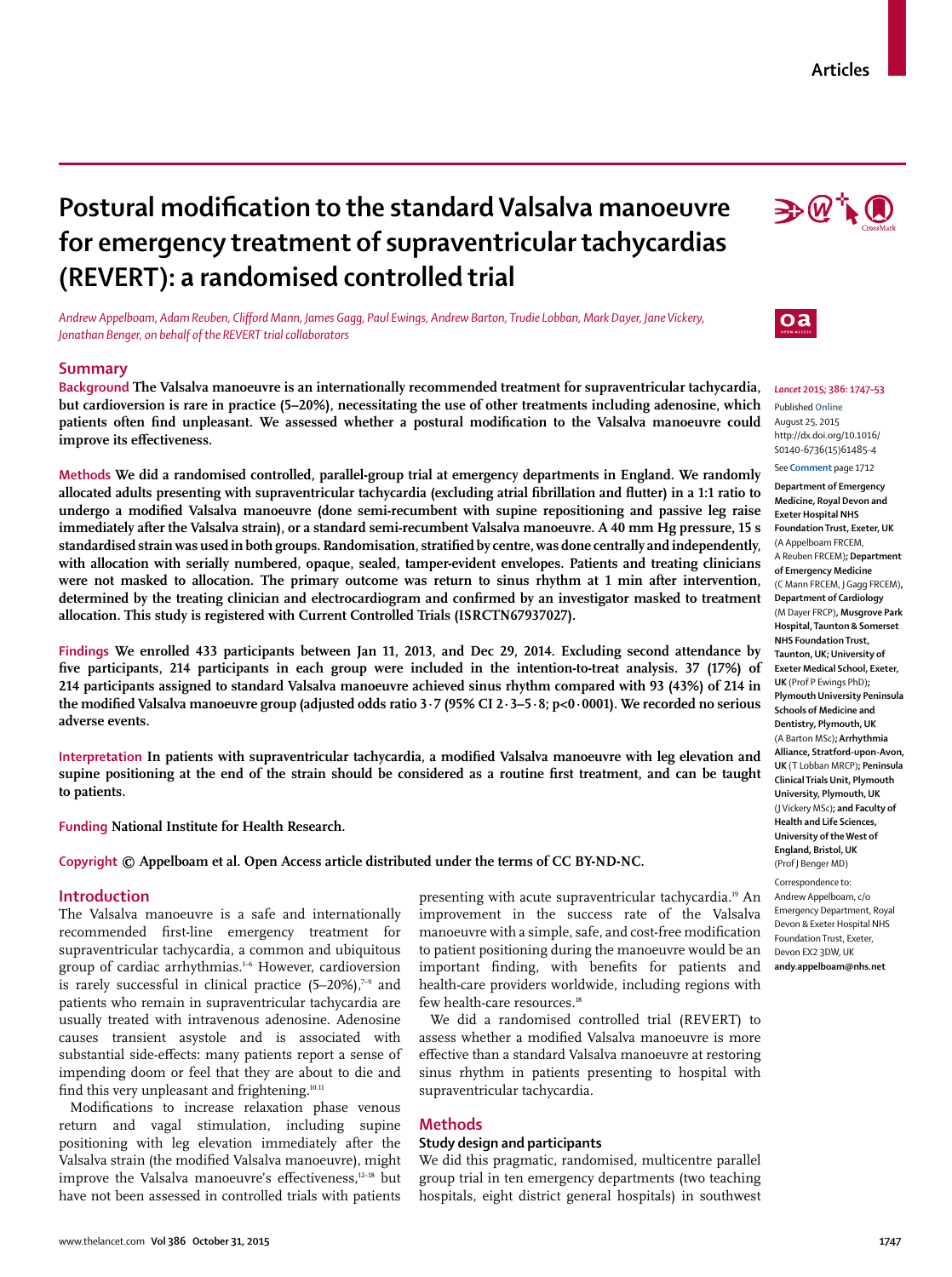#### **Research in context**

#### **Evidence before this study**

We searched MEDLINE, Embase, and CINAHL databases for "Valsalva manoeuvre AND supraventricular tachycardia OR re-entrant tachycardia" using MeSH terms and appropriate variations in 2009, before our study began. We excluded studies of children and those that did not describe the Valsalva manoeuvre. 269 citations were reviewed and six studies were relevant to our research question. We also searched the Cochrane and Bandolier databases using the terms "Valsalva" and "supraventricular tachycardia", and found no relevant articles. A repeat of the search on April 15, 2015 identified a Cochrane Review (updated from 2013), which included three studies, all of which we had reviewed in 2009.

Of the six studies reviewed, only two directly assessed the effect of posture on Valsalva manoeuvre effectiveness. One compared supine and sitting Valsalva manoeuvre for induced supraventricular tachycardia in an electrophysiology laboratory and the other was an uncontrolled trial of Trendelenberg Valsalva manoeuvre for acute supraventricular tachycardia in an emergency department. No randomised controlled trials compared posture for the management of

patients with acute supraventricular tachycardia presenting to hospital.

## **Added value of this study**

This study is the first randomised controlled trial to assess the effect of posture modification to the Valsalva manoeuvre in patients presenting with acute supraventricular tachycardia. A standard strain was used to ensure that the Valsalva manoeuvre, other than the change in posture, was the same for both groups. This study was pragmatic, done in a clinical setting to which patients often present, and used usual treating staff. The proportion of cardioversions should therefore occur in normal practice if the modified technique is adopted, and serves as a baseline against which future studies can be compared.

#### **Implications of all the available evidence**

In patients presenting with stable supraventricular tachycardia, a 15 s, 40 mm Hg Valsalva strain in the semi-recumbent position should be followed immediately by supine repositioning and passive leg elevation. It should be repeated once if unsuccessful. Consideration should be given to enabling patients to do this themselves, and for making this a standard initial treatment.

England between Jan 1, 2013, and April 30, 2015. The study was run according to a previously described design,<sup>20</sup> through the Peninsula Clinical Trials Unit at Plymouth University, overseen by an independently chaired trial steering committee.

Patients with suspected supraventricular tachycardia (at emergency department triage or initial assessment) were screened for participation, including routine 12-lead electrocardiogram (ECG), before any emergency arrhythmia treatment. We included patients aged older than 18 years presenting to the emergency department with supraventricular tachycardia (regular, narrow complex tachycardia with QRS duration <0·12 s on ECG). We excluded unstable patients with systolic blood pressure less than 90 mm Hg or an indication for immediate cardioversion and those in atrial fibrillation or flutter. Other exclusion criteria were suspected atrial flutter requiring a trial of adenosine, the presence of any contraindication to Valsalva manoeuvre (aortic stenosis, recent myocardial infarction, glaucoma, retinopathy), inability to performing a Valsalva manoeuvre, to lie flat, or have legs lifted (or any reason identified by the patient as to why this manoeuvre would cause discomfort or pain), third trimester pregnancy, or previous inclusion in this study.

The study was approved by the South West—Exeter Research Ethics Committee, and done in accordance with Good Clinical Practice principles. All participants provided written informed consent.

## **Randomisation and masking**

Participants were randomly assigned (1:1) to a standard Valsalva manoeuvre (control) or modified Valsalva manoeuvre (intervention) as their first treatment with permuted blocks of size two, four, and six, stratified by centre. Allocations were prepared by an independent statistician and placed in serially numbered, opaque, sealed, tamper-evident envelopes by the clinical trials unit.

Treatment was determined by selecting the next randomisation envelope in sequence and was checked against a randomisation log. The recruiting doctor or nurse had to sign and date the envelope across the seal to confirm that the next available and lowest numbered envelope of the batch had been taken and that it had not been opened previously. Correct and sequential use of envelopes as described in the protocol was strictly audited by the site research team and clinical trials unit. This process enabled effective randomisation and immediate availability of trial paperwork, without the need for telephone or computer use, and was specifically chosen to aid successful consecutive recruitment in the emergency department.

Treating clinicians could not practically be masked to the allocation. Trial paperwork and explanations disguised from participants which was the study intervention and which was the control by use of descriptive terms for each Valsalva manoeuvre. All analyses were done by investigators masked to treatment allocation.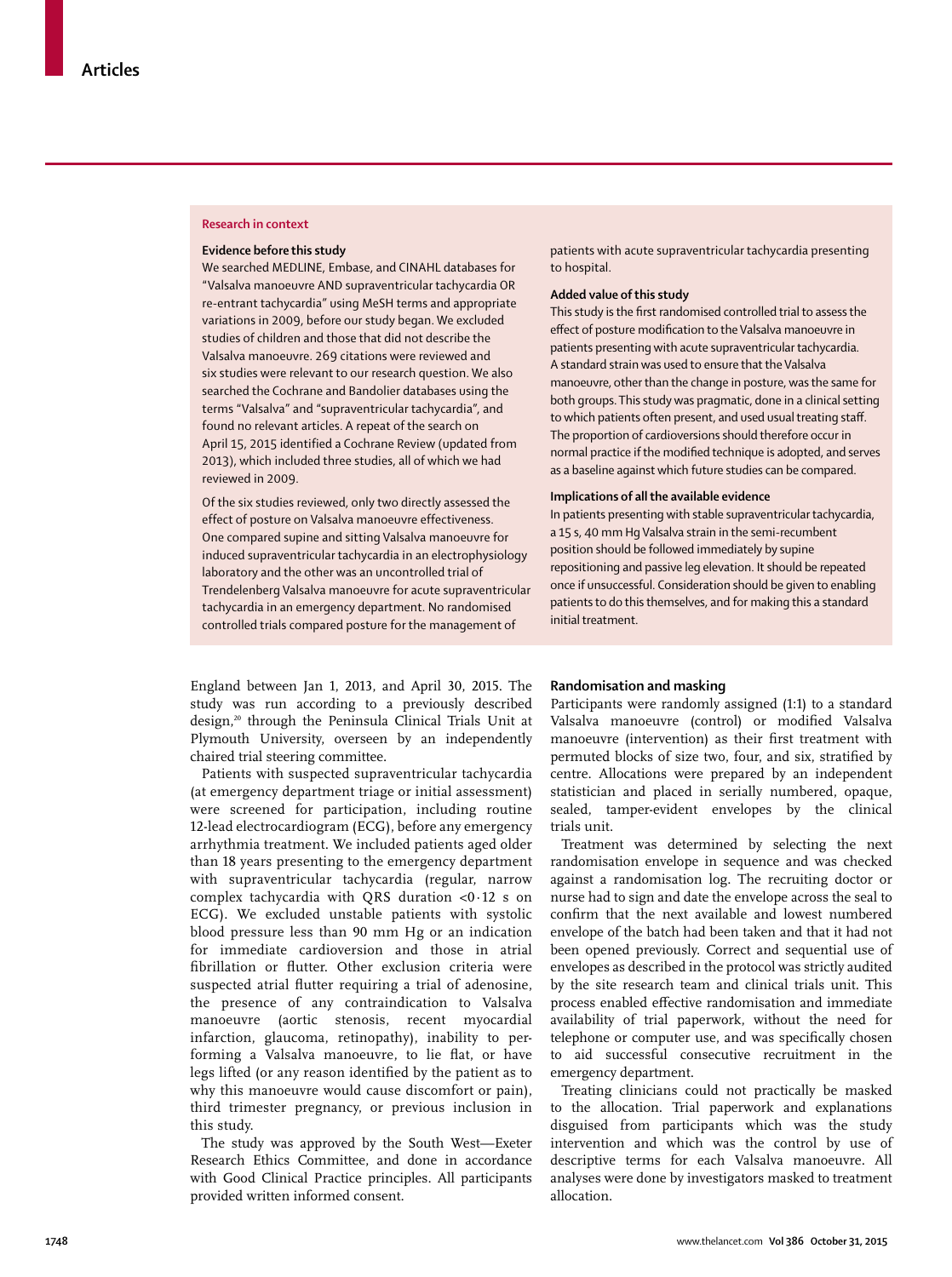# **Procedures**

For both groups, the Valsalva manoeuvre strain was standardised to a pressure of 40 mm Hg sustained for 15 s by forced expiration measured by aneroid manometer with the target pressure marked and visible to the participant and treating team.19 Standardised verbal instructions were used to help participants to achieve target pressure and strain duration.

The control manoeuvre was termed the "stay sitting Valsalva" to reduce bias. Participants, positioned semi-recumbent (at 45°) on a trolley, were directed to perform the standardised strain and remained in the same position for 60 s before reassessment of cardiac rhythm, initially by 3-lead ECG. A training video was given to all participating centres.

The modified Valsalva manoeuvre (intervention) was termed "lying down with leg lift Valsalva" (video). Participants performed the standardised strain in the same semi-recumbent position but immediately at the end of the strain, were laid flat and had their legs raised by a member of staff to 45° for 15 s. Participants were then returned to the semi-recumbent position for a further 45 s before re-assessment of cardiac rhythm, initially by 3-lead ECG.

If sinus rhythm was not restored, participants were invited to undertake one further attempt at the allocated Valsalva manoeuvre. A 12-lead ECG was recorded if return to sinus rhythm was achieved at 1 min after Valsalva manoeuvre, and 1 min after the second manoeuvre even if unsuccessful.

Treating clinicians or the research nurses recorded whether the allocated Valsalva manoeuvre was performed, the peak pressure and the total duration of strain achieved, whether sinus rhythm was restored, and any adverse events.

Subsequent management was entirely at the discretion of the treating clinical team according to standard guidelines. At discharge, participants were given written instructions on how to perform both types of Valsalva manoeuvre themselves using a 10 mL syringe<sup>21</sup> and provided with the website address of the Arrhythmia Alliance, a patient support charity.

Participants were followed up until discharge from the emergency department. Participant demographics, details of past medical history, subsequent emergency department treatment, and time spent in the emergency department were also recorded. We retrospectively screened all emergency department attendances during the trial period to get local feedback of missed, but potentially eligible patients, and to more fully describe the population from which our participants were recruited.

## **Outcomes**

The primary outcome was the presence of sinus rhythm as recorded by the treating clinician 1 min after Valsalva manoeuvre and confirmed by ECG in the intention-to-treat population. All trial ECGs were retrospectively assessed by an independent cardiologist, masked to treatment allocation. Disagreement with the treating clinician's ECG interpretation was arbitrated by an independent electrophysiologist masked to treatment allocation. Primary outcome data were corroborated by an independently chaired endpoint committee when necessary. Every attempt was made to retrieve missing data. In cases where the post-Valsalva manoeuvre ECG was missing, primary outcome was confirmed by endpoint committee. Such cases were reviewed in detail with all available evidence to confirm the primary outcome. For the purpose of the intention-to-treat analysis only, spontaneous cardioversion that occurred after randomisation but before intervention, was considered a treatment success, but all such cases were also reviewed by the endpoint committee.

Secondary outcomes were the use of adenosine, the See **Online** for videouse of any emergency treatment for supraventricular tachycardia (including adenosine), the need and reason for admission to hospital, the length of time participants spent in the emergency department, and adverse events. We also compared the adequacy of the Valsalva manoeuvre strain. To enable a per-protocol analysis and description of the cohort, participants' presenting arrhythmias were also retrospectively classified by the clinicians' final diagnoses and expert ECG reports with recourse to the arbiter when there was disagreement.

## **Statistical analysis**

To calculate the required sample size, we estimated that the standard Valsalva manoeuvre would cause cardioversion in 15% of patients with supraventricular tachycardia on the basis of local audit data and previous studies.8,9,14 We powered our study to be able to detect at least a 12% absolute improvement with the modified Valsalva manoeuvre, using the available evidence and the minimum improvement we thought would effect a change in practice. We estimated that this difference would require 186 patients per group (assuming a two-tailed test of statistical significance with an  $\alpha$  of  $0.05$ and power of 0·8), and a 22 month recruitment period across ten centres.

We expected that some patients would spontaneously revert to sinus rhythm between randomisation and intervention. We closely monitored rates of spontaneous cardioversion, recruitment, and emergency department final diagnoses. We recruited ahead of target but noted that 5% of participants had spontaneous cardioversion after randomisation and before intervention, and a higher than expected recruitment of participants with non-eligible tachycardia (mainly atrial flutter). It was therefore decided, with agreement of the steering committee, to continue recruiting until the end of the planned recruitment period to maximise the number of participants with eligible supraventricular tachycardia, to meet our initial sample size assumptions and increase trial precision.

For the **Arrhythmia Alliance** see http://www.arrhythmiaalliance. org.uk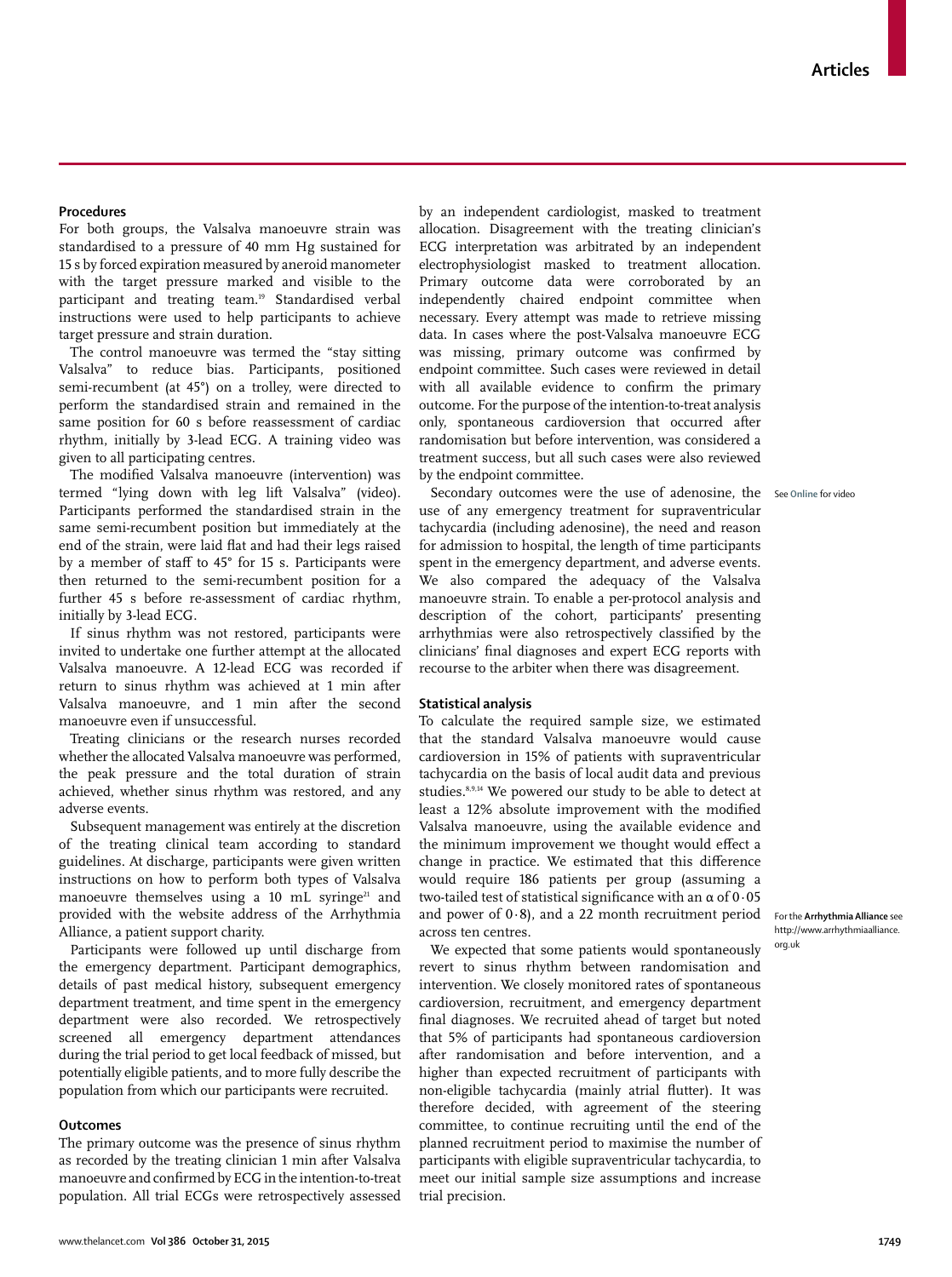

**Figure:** Trial profile

VM=Valsalva manoeuvre. ECG=electocardiogram.

There was no opportunity for crossover of trial treatments except in the case of error, and participants were analysed according to intention to treat. In accordance with the statistical analysis plan, second episode data from patients recruited in error for a second time were excluded.

We report baseline data descriptively by group. We compared binary outcomes (including the primary outcome) using mixed effects logistic regression with allocation group as a fixed effect and centre as a random effect. We analysed time spent in the emergency department using Cox proportional hazards regression with a shared frailty model (for centre).

We also did a per-protocol analysis excluding participants who did not undertake at least one trial Valsalva manoeuvre and those with trial ineligible tachycardias (protocol violations). These patients were identified by a final emergency department diagnosis of ineligible tachycardia (atrial flutter, atrial fibrillation, sinus tachycardia, or broad complex tachycardia) or by agreement of expert ECG reviewer and arbiter that the pre-intervention ECG showed one of these excluded arrhythmias.

The trial had no separate data and safety monitoring committee; however, adverse event data and overall cardioversion rates were monitored by the steering committee to ensure safety and non-futility. We did the statistical analyses with Stata (version 14.0).

The study is registered with Current Controlled Trials, ISRCTN67937027.

## **Role of the funding source**

The funder of the study had no role in the study design, data collection, data analysis, data interpretation, or writing of the report. The corresponding author had full access to all the data in the study and final responsibility for the decision to submit for publication.

# **Results**

Between Jan 11, 2013, and Dec 29, 2014, 1170 patients attended participating sites with suspected supraventricular tachycardias and of these, 711 patients were screened. We randomly assigned 433 participants, 216 to receive a standard Valsalva manoeuvre and 217 to receive the modified Valsalva manoeuvre (figure). 164 different clinicians delivered the intervention. Data for the second attendance from five patients who were recruited twice in error were omitted from the analyses, leaving 214 in each group. Spontaneous cardioversion after randomisation and before intervention occurred in nine (4%) of 214 participants in the standard group and 12 (6%) of 214 in the modified Valsalva manoeuvre group. Of the 428 participants included in the primary analysis, 205 attempted at least one standard Valsalva manoeuvre and 201 at least one modified Valsalva manoeuvre according to allocation. 179 participants in the standard Valsalva manoeuvre group and 131 in the modified Valsalva manoeuvre group who remained in supraventricular tachycardias attempted a second manoeuvre as allocated.

There was no crossover of treatment and similar numbers of patients in each group achieved the defined study strain with 173 (84%) of 205 participants with strain data in the standard group and 173 (86%) of 202 in the modified group reaching the target pressure and duration of strain. One participant allocated to the modified Valsalva manoeuvre was identified as being in atrial fibrillation before any trial intervention and seven participants in each group withdrew before doing a second Valsalva manoeuvre but all consented to their data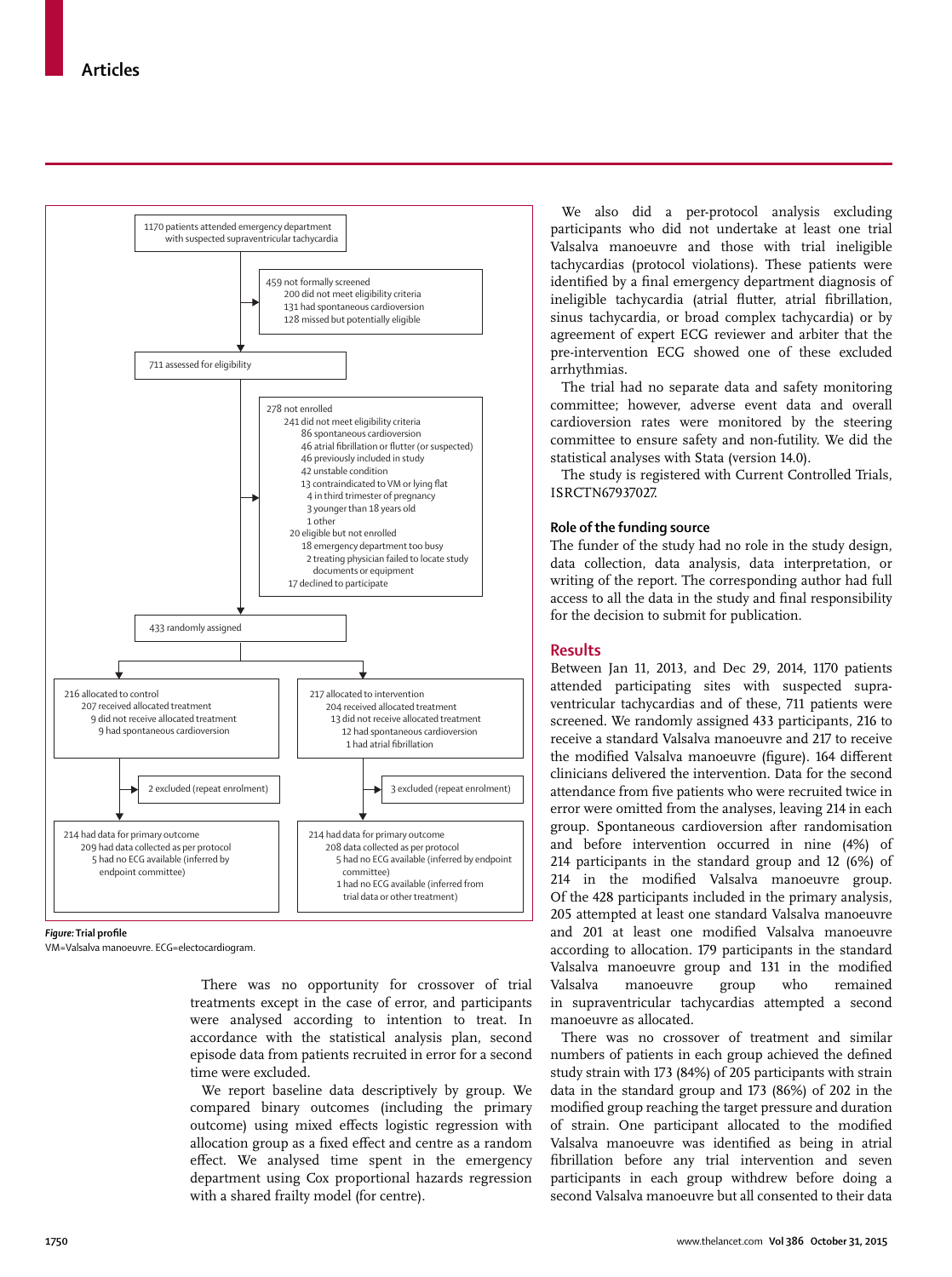being used. No patients were lost to follow-up and data for all randomised participants, excluding the second attendance data of five patients who had previously been recruited to the trial, were analysed (figure).

Baseline demographic, past medical history, and presenting physiological data were similar in each group (table 1). Potentially eligible patients who were not formally screened had similar demographic features to the recruited population (data not shown).

93 (43%) of 214 participants in the modified Valsalva manoeuvre group versus 37 (17%) of 214 participants in the standard Valsalva manoeuvre group achieved the primary outcome of sinus rhythm at 1 min (odds ratio [OR] 3·7, 95% CI 2·3–5·8; p<0·0001; table 2). The absolute difference was  $26.2\%$ ; thus, three patients needed the modified Valsalva manoeuvre to avoid one case of further treatment.

This finding was confirmed by analysis of primary source data with expert review of 12-lead post-intervention ECGs in 417 (97%) patients, and by the agreement of the endpoint committee in ten (2%) patients (five in each group). A further patient, for whom there was no post-intervention ECG, was identified as being in atrial fibrillation after enrolment and did not undergo a Valsalva manoeuvre. In both groups, for those who had sinus rhythm restored with a Valsalva manoeuvre, cardioversion occurred mostly at the first manoeuvre. However, nine patients in the standard Valsalva manoeuvre group and 18 in the modified Valsalva manoeuvre group cardioverted at the second attempt.

Use of adenosine was significantly lower in the modified Valsalva manoeuvre group than in the standard Valsalva manoeurve group (table 2). Only four patients had recurrence of supraventricular tachycardia requiring further treatment in the emergency department. All had initially achieved sinus rhythm with the modified Valsalva manoeuvre. The requirement for any emergency department anti-arrhythmic treatment (appendix) after Valsalva manoeuvre was rarer in the modified Valsalva manoeuvre group than the standard Valsalva manoeuvre group (table 2). Neither time spent in the emergency department nor need for admission differed significantly between groups (table 2).

No serious adverse events were reported. Non-serious adverse events were more common in the modified Valsalva manoeuvre group than in the standard Valsalva manoeuvre group, but not significantly so (table 3). ECG escape events, such as ventricular beats, were occasionally reported during successful cardioversion in the modified Valsalva manoeuvre group (table 3). The five electrocardiograph-captured events were one asystolic pause and four episodes of ventricular escape activity, all of which resolved spontaneously. All adverse events were transient and self-limiting, requiring no additional treatment.

Excluding patients with non-eligible tachycardias (table 4) and those who did not undergo a trial intervention

| Previous SVT (diagnosed)                                                                                                                                | 103 (48%) | 97 (45%)  |  |
|---------------------------------------------------------------------------------------------------------------------------------------------------------|-----------|-----------|--|
| Previous ablation treatment                                                                                                                             | 15 (7%)   | 19 (9%)   |  |
| Ischaemic heart disease                                                                                                                                 | 7(3%)     | 11 (5%)   |  |
| <b>Diabetes</b>                                                                                                                                         | 18 (8%)   | 25 (12%)  |  |
| Hypertension                                                                                                                                            | 36 (17%)  | 47 (22%)  |  |
| Valvular heart disease                                                                                                                                  | 5(2%)     | $1(-1%)$  |  |
| Pneumonia                                                                                                                                               | 4(2%)     | 2(1%)     |  |
| COPD                                                                                                                                                    | 7(3%)     | 2(1%)     |  |
| Systolic BP (mm Hq)                                                                                                                                     | 124 (22)  | 125(23)   |  |
| Diastolic BP (mm Hq)                                                                                                                                    | 82(18)    | 83(19)    |  |
| Pulse (beats per minute)                                                                                                                                | 179 (29)  | 172 (29)  |  |
| $0$ , saturation $(\%)$                                                                                                                                 | 97.9(2.1) | 98.0(1.9) |  |
| Data are n (%) or mean (SD). VM=Valsalva manoeuvre. SVT=supraventricular<br>tachycardia. COPD=chronic obstructive pulmonary disease. BP=blood pressure. |           |           |  |

**Standard VM (n=214)**

Men 80 (37%) 89 (42%) Age (years) 54·5 (16·8) 55·1 (16·3) Previous SVT (undiagnosed) 57 (27%) 63 (29%)

**Modified VM (n=214)**

*Table 1:* **Baseline characteristics**

|                                                  | <b>Standard VM</b><br>$(n=214)$ | <b>Modified VM</b><br>$(n=214)$ | Effect size (95%Cl) | p value  |
|--------------------------------------------------|---------------------------------|---------------------------------|---------------------|----------|
| Presence of sinus rhythm at<br>1 min after VM    | 37 (17%)                        | 93 (43%)                        | $3.7(2.3-5.8)$      | < 0.0001 |
| Adenosine given                                  | 148 (69%)                       | 108 (50%)                       | $0.45(0.30 - 0.68)$ | 0.0002   |
| Any emergency<br>anti-arrhythmic treatment       | 171 (80%)                       | 121 (57%)                       | $0.33(0.21 - 0.51)$ | < 0.0001 |
| Discharged home from<br>emergency department     | 146 (68%)                       | 134 (63%)                       | $0.79(0.51 - 1.21)$ | 0.28     |
| Any adverse event                                | 8(4%)                           | 13 (6%)                         | $1.61(0.63 - 4.08)$ | 0.32     |
| Time in emergency<br>department (h; median, IQR) | $2.83(1.95-3.62)$               | $2.82(1.95 - 3.77)$             | $0.90(0.75 - 1.10)$ | 0.31     |

Effect sizes are adjusted odds ratios, except for time in emergency department, which is an adjusted hazard ratio. VM=Valsalva manoeuvre.

*Table 2:* **Primary and secondary outcomes**

resulted in a greater difference between the groups, with See Online for appendix 28 (15%) of 183 participants in the standard Valsalva manoeuvre group achieving sinus rhythm compared with 81 (47%) of 173 in the modified Valsalva manoeuvre group (adjusted OR 4·9, 95% CI 2·9–8·0; p<0·0001).

**Discussion**

We have shown that a simple, cost-free, well-tolerated postural modification to the standard Valsalva manoeuvre is highly effective, returning more than 40% of patients to sinus rhythm compared with 17% with a standard Valsalva manoeuvre. This difference resulted in a substantial reduction in the number of patients needing other emergency treatments, particularly adenosine. Fewer patients treated with the modified Valsalva manoeuvre needed further emergency department treatment, compared with the standard Valsalva manoeuvre.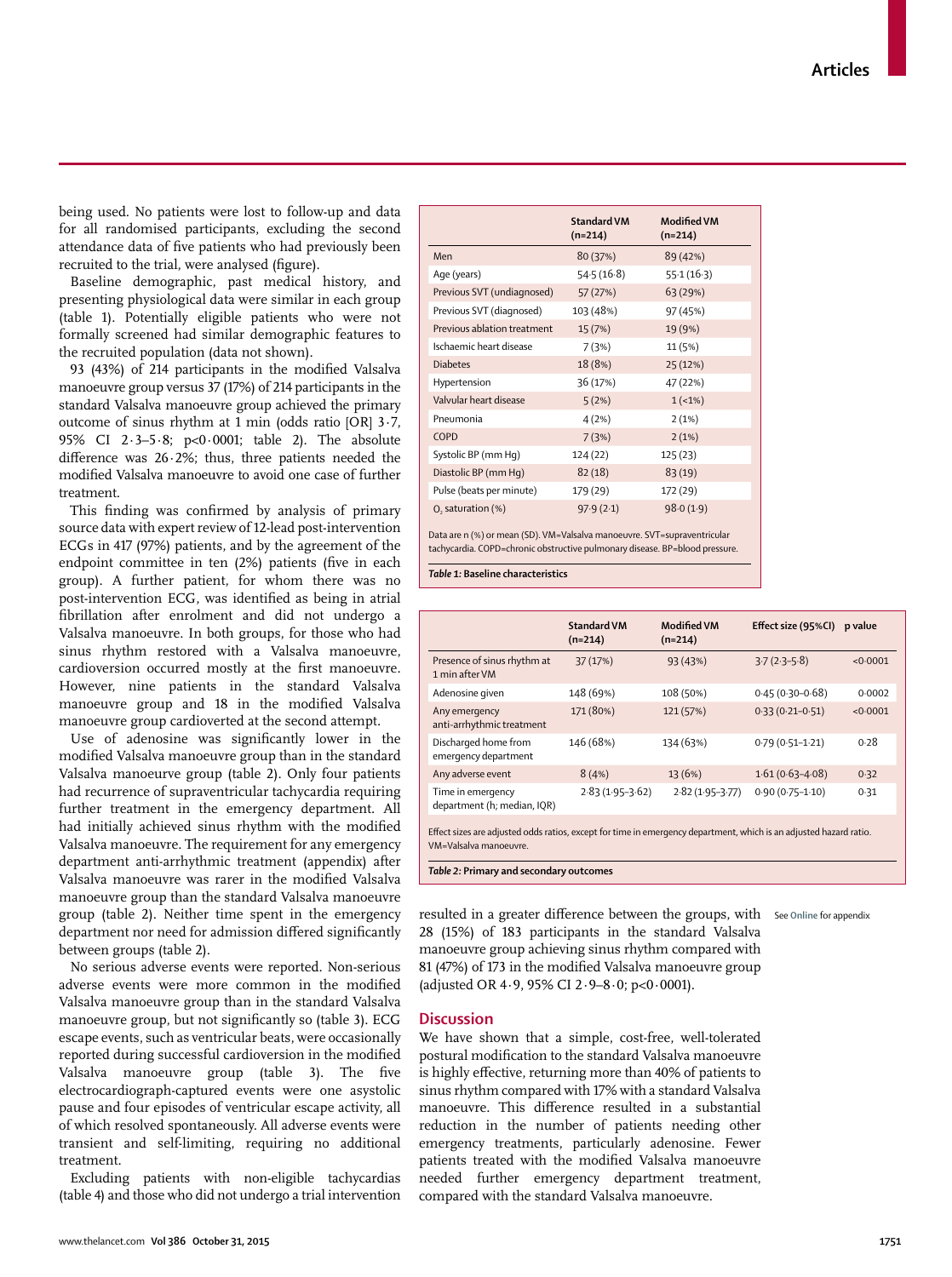|                                    | <b>Standard VM</b><br>$(n=214)$ | <b>Modified VM</b><br>$(n=214)$ |
|------------------------------------|---------------------------------|---------------------------------|
| Increased heart rate               | 4                               | ξ                               |
| Hypotension or light-headedness    | 3                               | κ                               |
| Nausea                             | $\overline{z}$                  | ξ                               |
| Electrocardiograph captured events | O                               | 5                               |
| Other*                             | $\Omega$                        | $\overline{4}$                  |
| Musculoskeletal pain†              | O                               | ς                               |

Some participants reported more than one adverse event. 30 non-serious adverse events were reported in 21 participants. VM=Valsalva manoeuvre. \*Transient headache (n=2), shortness of breath (n=1), and cyanosis (n=1) in different patients. †Transient chest wall pain on straining (n=3).

*Table 3:* **Adverse events**

|                                                                                             | <b>Standard VM</b><br>$(n=214)$ | <b>Modified VM</b><br>$(n=214)$ |
|---------------------------------------------------------------------------------------------|---------------------------------|---------------------------------|
| <b>Eligible SVT</b>                                                                         |                                 |                                 |
| Re-entrant, atrial tachycardia, other                                                       | 184 (86%)                       | 184 (86%)                       |
| Undetermined NCT                                                                            | 15 (7%)                         | 12 (6%)                         |
| Ineligible rhythms (protocol violations)                                                    |                                 |                                 |
| Atrial flutter                                                                              | 13 (6%)                         | 12 (6%)                         |
| Atrial fibrillation                                                                         | $0(0\%)$                        | 2(1%)                           |
| Broad complex tachycardia                                                                   | $1(-1%)$                        | 4(2%)                           |
| Sinus tachycardia                                                                           | $1(-1%)$                        | $0(0\%)$                        |
| VM=Valsalva manoeuvre. SVT=supraventricular tachycardia. NCT=narrow<br>complex tachycardia. |                                 |                                 |

*Table 4:* **Presenting rhythm, as assessed retrospectively by electrocardiograph review**

We did not detect any time saving or reduced need for hospital admission. Most treatments for supraventricular tachycardia take little time and take up only a small proportion of the total time spent in the emergency department. Likewise, the need for hospital admission is usually determined by the presence of concurrent medical conditions and not for the supraventricular tachycardia per se, which was similar in each group.

A higher proportion of patients had cardioversion in our study than in most observational studies,<sup>19</sup> but the proportion in the control group was similar to that on which we based our sample size and within the range in routine practice. By contrast, the proportion of patients who cardioverted in the modified Valsalva manoeuvre group was substantially higher than that reported in other studies of emergency supraventricular tachycardia vagal treatments, and greater than the 31% reported by Walker and Cutting with a Trendelenberg (supine with head down incline) Valsalva manoeuvre.<sup>14</sup> We believe that there are sound physiological reasons for this difference, with the sequence and timing of the strain and changes to position all important to the success of our particular modification.

We compared a modified Valsalva manoeuvre with the Valsalva manoeuvre most commonly used in routine practice in this setting.7,14,16 Although a supine Valsalva manoeuvre achieves greater vagal tone in healthy patients or those with induced supraventricular tachycardia, $\frac{\pi}{2}$ patients are routinely assessed in a semirecumbent position and there might be benefits from starting the Valsalva manoeuvre in this position (augmenting the initial fall in venous return on straining) before maximising venous return in the relaxation phase (Valsalva stage 3) through supine position and passive leg lift.

Treating clinicians could not be masked to treatment allocation but we used strict allocation concealment and standardised instructions, and disguised from participants which allocation was the intervention and which was control. Subsequent emergency department treatment was unlikely to be influenced by knowledge of trial allocation because patients would not conceivably have been left in supraventricular teachycardia without treatment or treated with adenosine when in sinus rhythm. Strain data confirmed the equivalence of the Valsalva manoeuvre strain effort in both groups.

We recruited a higher proportion of patients with noneligible supraventricular tachycardia (mainly atrial flutter) than expected, as a result of the difficulty of distinguishing such rhythms from re-entrant supraventricular tachycardia in an emergency department. Improving the detection and exclusion of these rhythms might further improve the efficacy of the modified Valsalva manoeuvre, as suggested by the per-protocol analysis. We did not assess the relative frequency of re-entrant supraventricular tachycardia subtypes—eg, atrioventricular nodal re-entry tachycardia and atrioventricular re-entry tachycardia. This distinction is not routinely, accurately, or reliably made at presentation and does not affect initial hospital management or preclude use of a Valsalva manoeuvre as first-line treatment.

Future work should assess the implementation and dissemination of this technique and its performance in routine practice. Studies comparing it with the fully supine Valsalva manoeuvre in both patients and healthy volunteers should also be considered.

An improved Valsalva manoeuvre that is successful in 50% of cases has potential benefits for patients with supraventricular tachycardia worldwide. Our study was pragmatic and done in an environment in which these patients are often treated, but used a modification that can be done anywhere, including community and resource-poor settings, without specialist equipment. We used a manometer to ensure a consistent and measurable 40 mm Hg strain, but a 10 mL syringe blown to just move the plunger generates a similar pressure. $21$ 

We did not identify any disadvantages of using the modified Valsalva manoeuvre technique. As long as individuals can safely undertake a Valsalva strain and be repositioned as described, this manoeuvre can be used as the routine initial treatment for episodes of supraventricular tachycardia regardless of location. The technique could prevent many patients from being